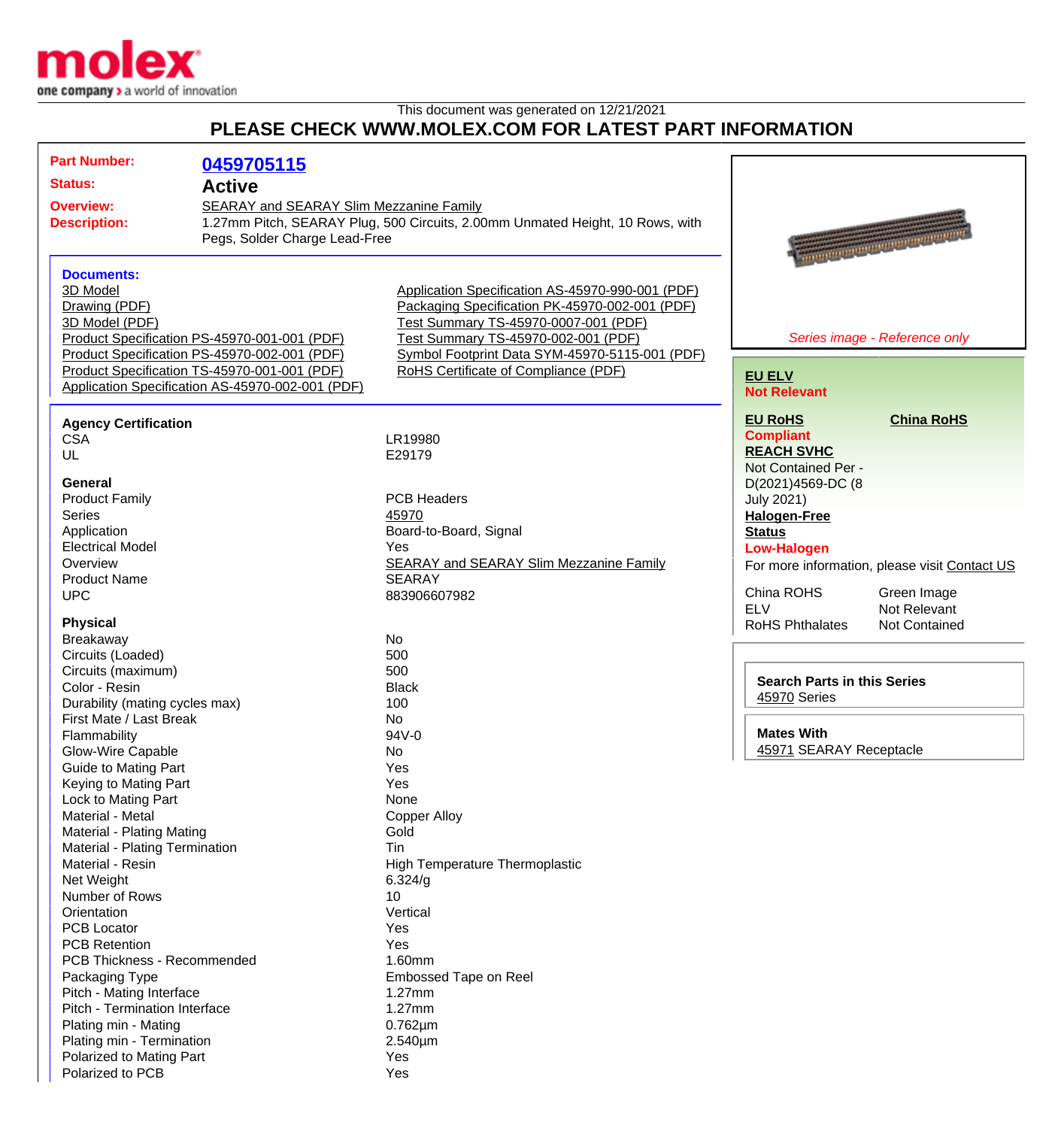| Shrouded<br>No<br>Stackable<br><b>No</b><br>Surface Mount Compatible (SMC)<br>Yes<br>Temperature Range - Operating<br><b>Termination Interface: Style</b><br><b>Unmated Height</b><br>2.00mm                                                | $-55^\circ$ to $+125^\circ$ C<br>Surface Mount                                                                                                                                                                                                                                                       |
|---------------------------------------------------------------------------------------------------------------------------------------------------------------------------------------------------------------------------------------------|------------------------------------------------------------------------------------------------------------------------------------------------------------------------------------------------------------------------------------------------------------------------------------------------------|
| <b>Electrical</b><br>Current - Maximum per Contact<br>2.7A<br>Voltage - Maximum                                                                                                                                                             | <b>240V AC</b>                                                                                                                                                                                                                                                                                       |
| <b>Solder Process Data</b><br>Duration at Max. Process Temperature (seconds)<br>003<br>Lead-freeProcess Capability<br>Max. Cycles at Max. Process Temperature<br>001<br>Process Temperature max. C<br>260                                   | <b>REFLOW</b>                                                                                                                                                                                                                                                                                        |
| <b>Material Info</b>                                                                                                                                                                                                                        |                                                                                                                                                                                                                                                                                                      |
| <b>Reference - Drawing Numbers</b><br><b>Application Specification</b><br><b>Electrical Model Document</b><br>Packaging Specification<br><b>Product Specification</b><br>S-Parameter Model<br><b>Sales Drawing</b><br>Symbol/Footprint Data | AS-45970-002-001, AS-45970-990-001<br>EE-45970-007-007, EE-45970-010-010,<br>EE-45970-015-015, EE-46556-0085-001<br>PK-45970-002-001<br>PS-45970-001-001, PS-45970-002-001,<br>TS-45970-001-001<br>SP-45970-007-001, SP-45970-010-010,<br>SP-45970-015-015<br>SD-45970-001-001<br>SYM-45970-5115-001 |
| <b>Test Summary</b>                                                                                                                                                                                                                         | TS-45970-0007-001, TS-45970-002-001                                                                                                                                                                                                                                                                  |

## This document was generated on 12/21/2021 **PLEASE CHECK WWW.MOLEX.COM FOR LATEST PART INFORMATION**